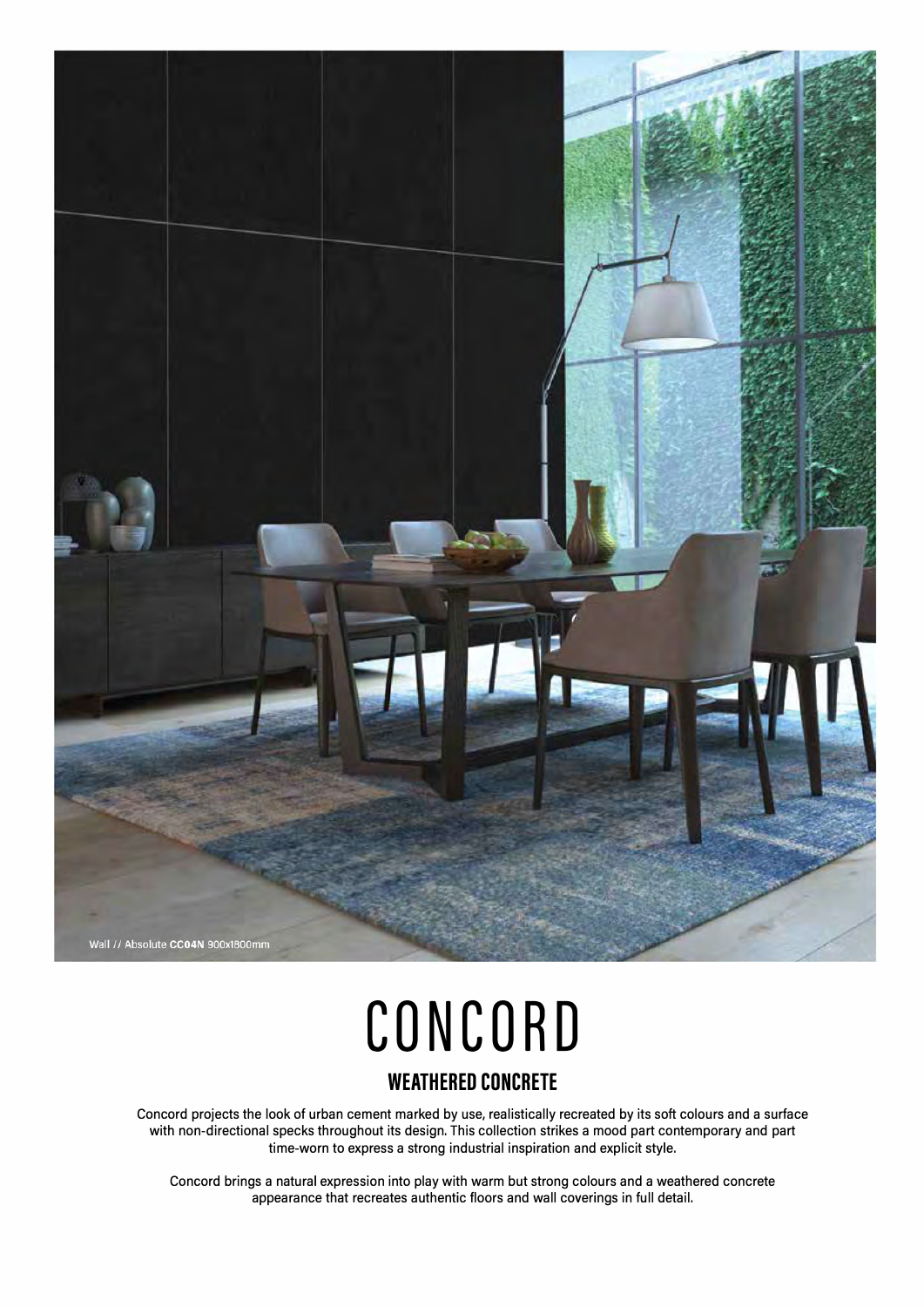## **4 COLOUR EXPRESSIONS**

A palette of understated shades enables the continuity of colour with indoor and outdoor design schemes.



**Clear CCOlN** 



**Perfect CC02N** 



**Type CC03N** 



**Absolute CCD4N** 

# **4 SIZES FOR ALL APPLICATIONS**

Sizes



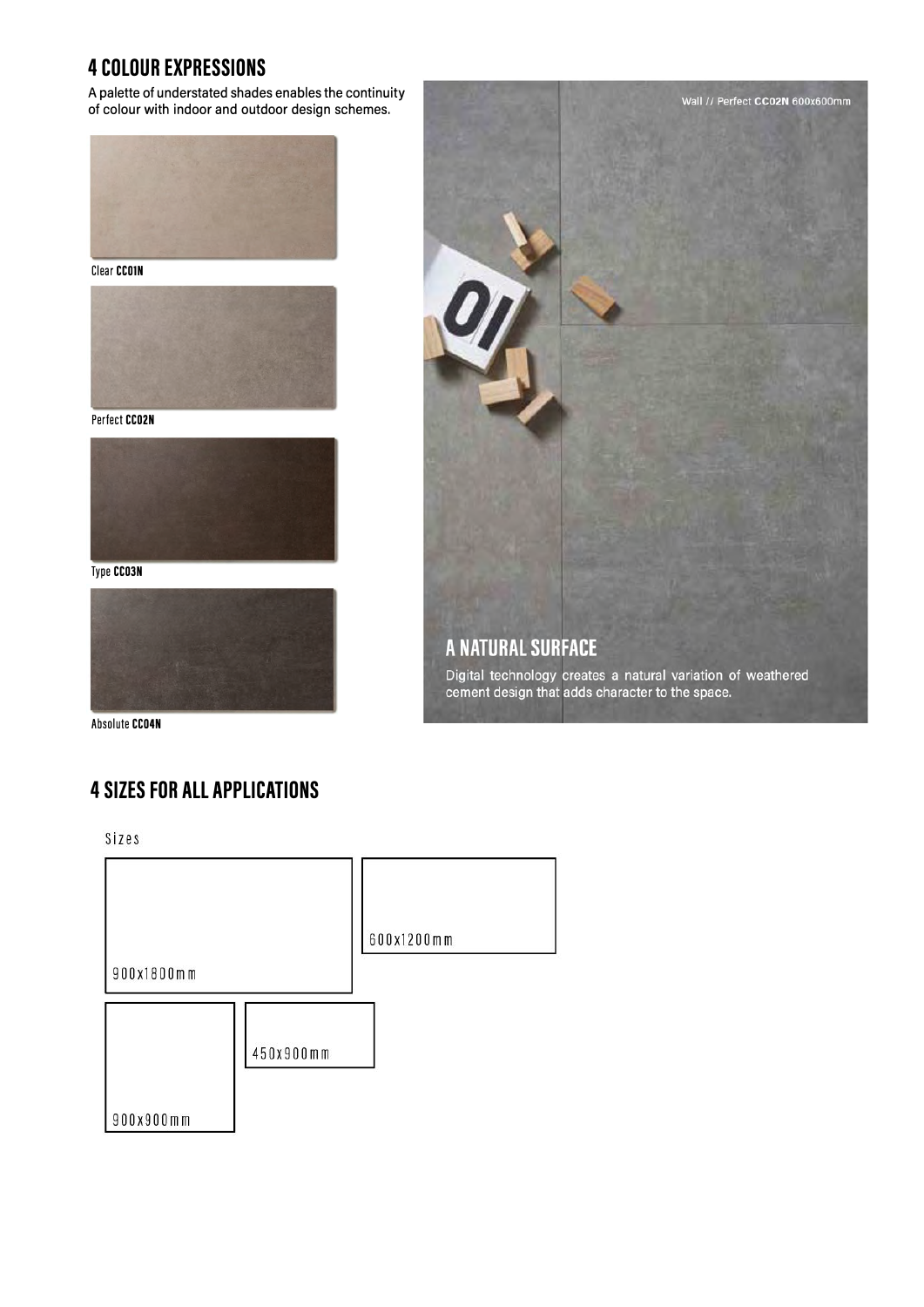

### **DIAGONAL DEPTH**

Derived from the classic herringbone pattern found in cobblestones and traditional tiled walls. The diagonal lines of this pattern give floors and walls a dynamic depth and dimension.



Size: 351.43 x 352.14mm Thickness: 10.5-13mm Surface: Natural Variation: Slight Variation (V2) Application: Wall & Floor

Wall A// Concord Collection i **Rhombus - CC02N** (M sizes) Concord Collection i **Rhombus - PUDD21** (M sizes)

Wall B // Decors **CC02MSN** 295x281mm

Floor C // Re.claim collection - Modular 14 **RC02N**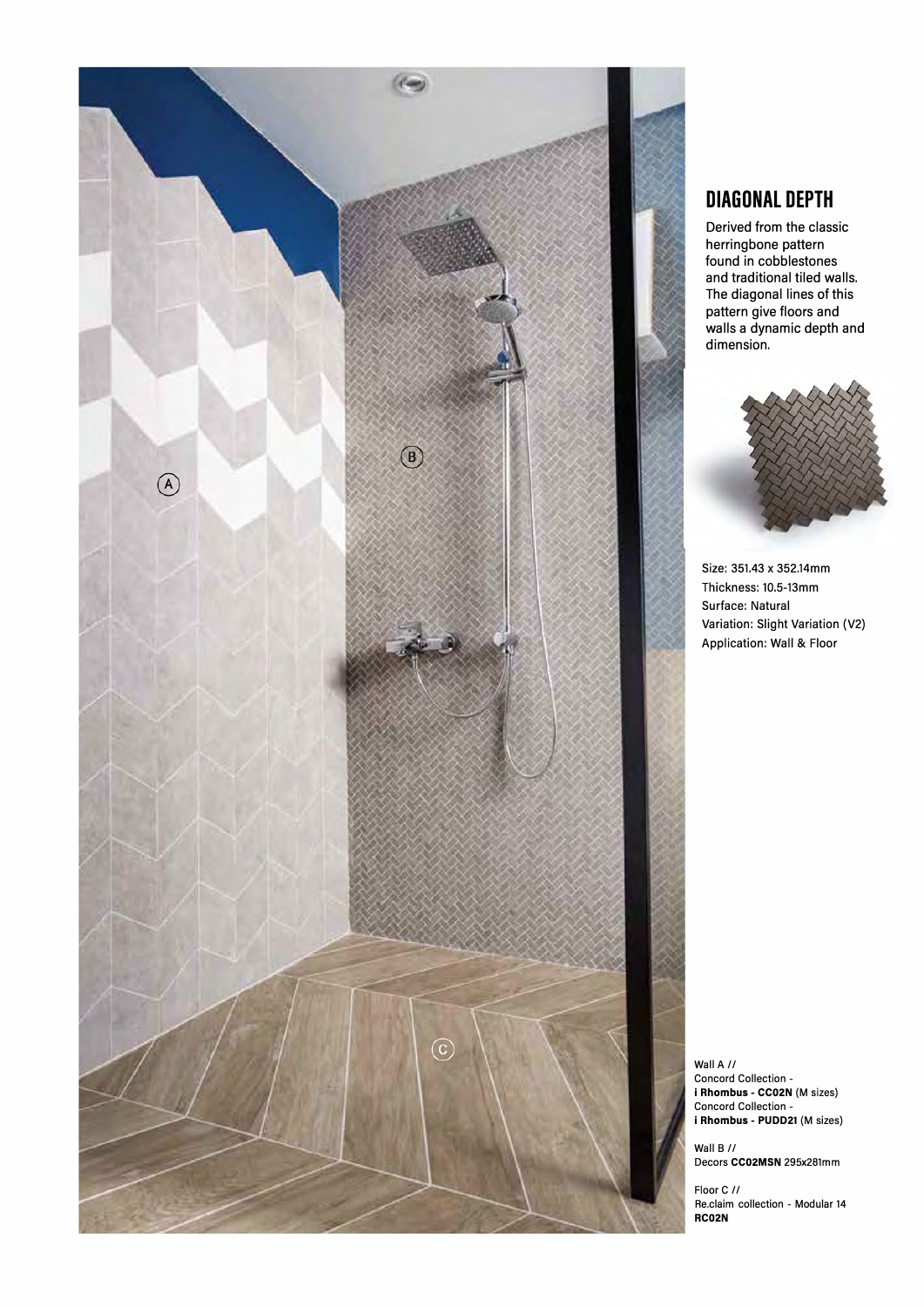# Cement Design<br>CONCORD



### **AVAILABLE COLOURS:**



Clear CCO1N





Perfect CCO2N

Absolute CC04N



Type CCO3N

### **DECORS:**

351.43 x 352.14mm







CC04MSN



**CCO1MSN** 

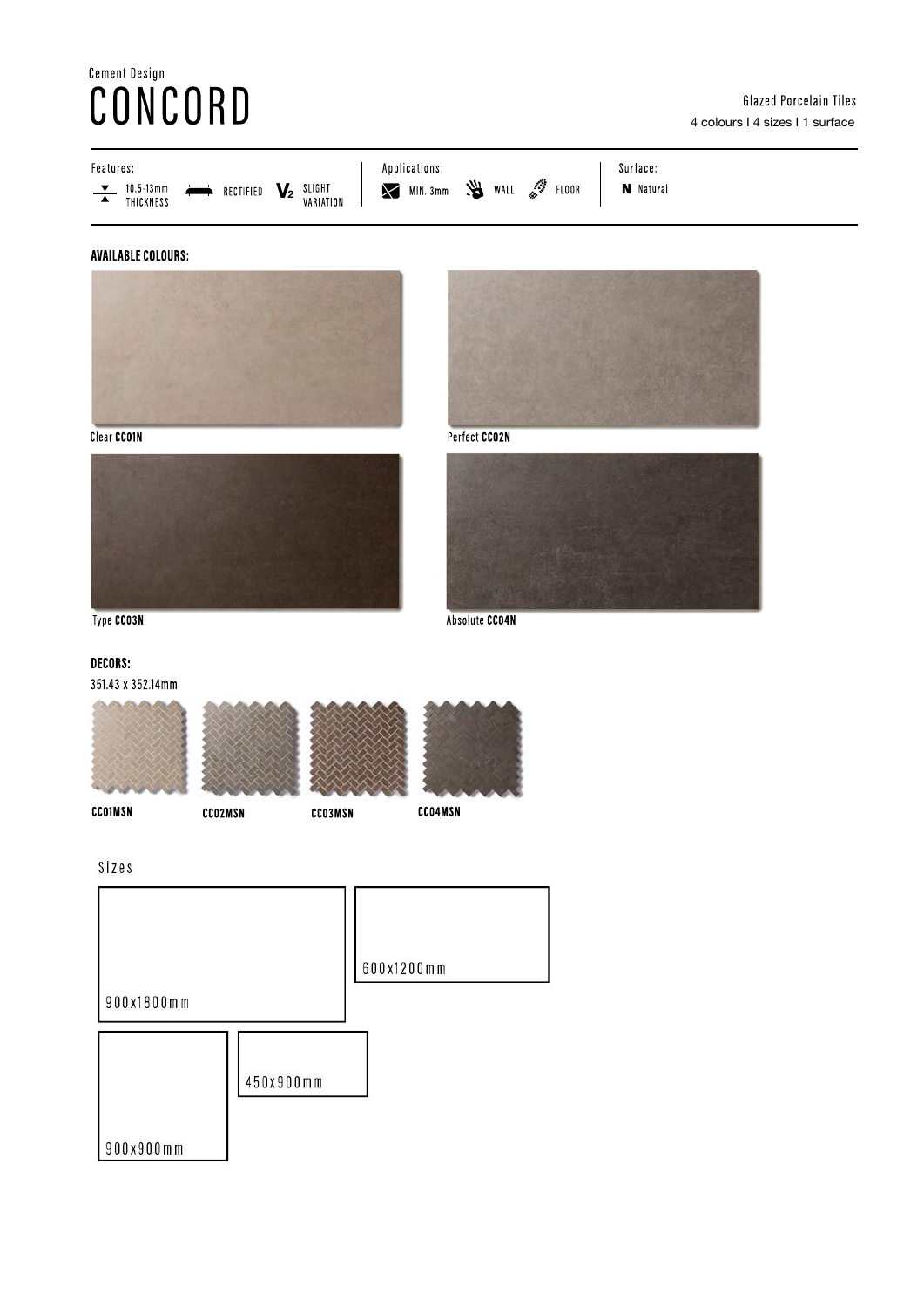

Absolute CC04N